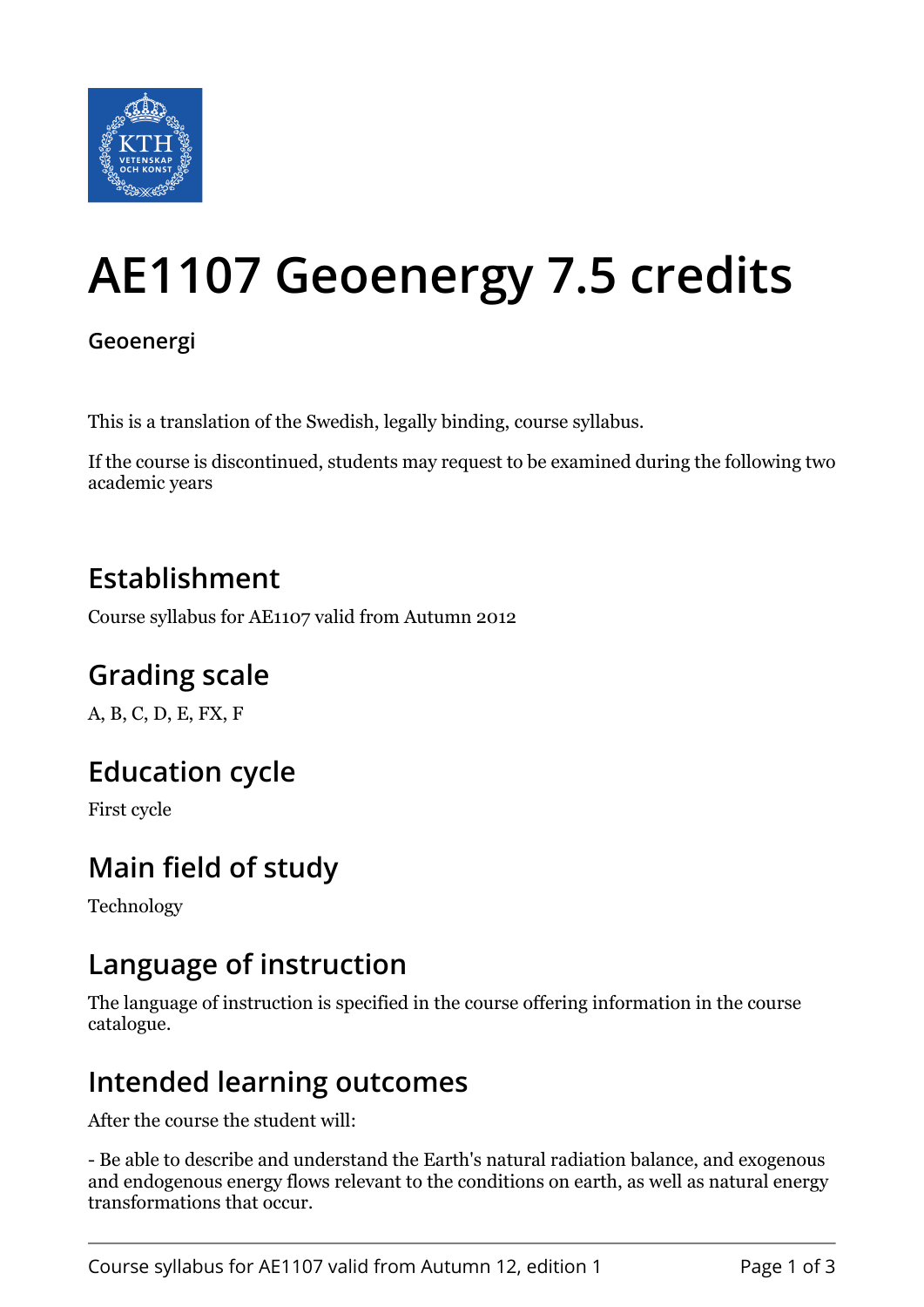- Perform basic calculations of the energy flows and energy storage in natural geoenvironments.

- Be able to describe the presence of energy resources in the geoenevironments and their durability and utilization in the long term

- Be able to use computational models for heat extractions from soil and water

- Be able to describe Swedish resources of geothermal energy to perform basic mapping of natural heat resources

- Be able to describe the nuclear cycle

- Describe disposal of residual materials from energy extraction and energy use (including nuclear waste repository, carbon storage, incineration ashes)

- Be able to make comprehensive assessments of environmental impacts in energy extraction and energy utilization of geoenergy

#### **Course contents**

Earth's radiation balance and energy flow. Exogenous and endogenous energy flows and stocks. Calculation of heat flows in soil systems. Calculation of heat extractions from soil and water. Global and regional resources of fossil geoenergy. Uranium cycle, resources and utilization. Recent and fossil biofuels, including peat. Geothermal energy, Storage of nuclear waste. Mapping models for local and regional resources of geoenergy from a long-term sustainability perspective. Environmental impact assessment of geoenergy utilization. Storage of nuclear waste. Carbon storage in natural geoenvironments.. Handling of other residues from geoenergy, such as incineration ashes.Legislation in geoenergy utilization.

#### **Specific prerequisites**

Basic knowledge in mathematics and physics, involving at least 20 credits. Geology and Geotechnical Engineering (AE1102) or equivalent courses in earth science including at least 6 credits.

## **Course literature**

\* Kursbok kommer att bestämmas senast en månad före kursstart.

\* Övningsmaterial samt övrigt utdelat och digitalt tillgängligt studiematerial som anges vid kursstart.

# **Examination**

- TEN1 Examination, 4.5 credits, grading scale: A, B, C, D, E, FX, F
- ÖVN1 Exercises, 3.0 credits, grading scale: P, F